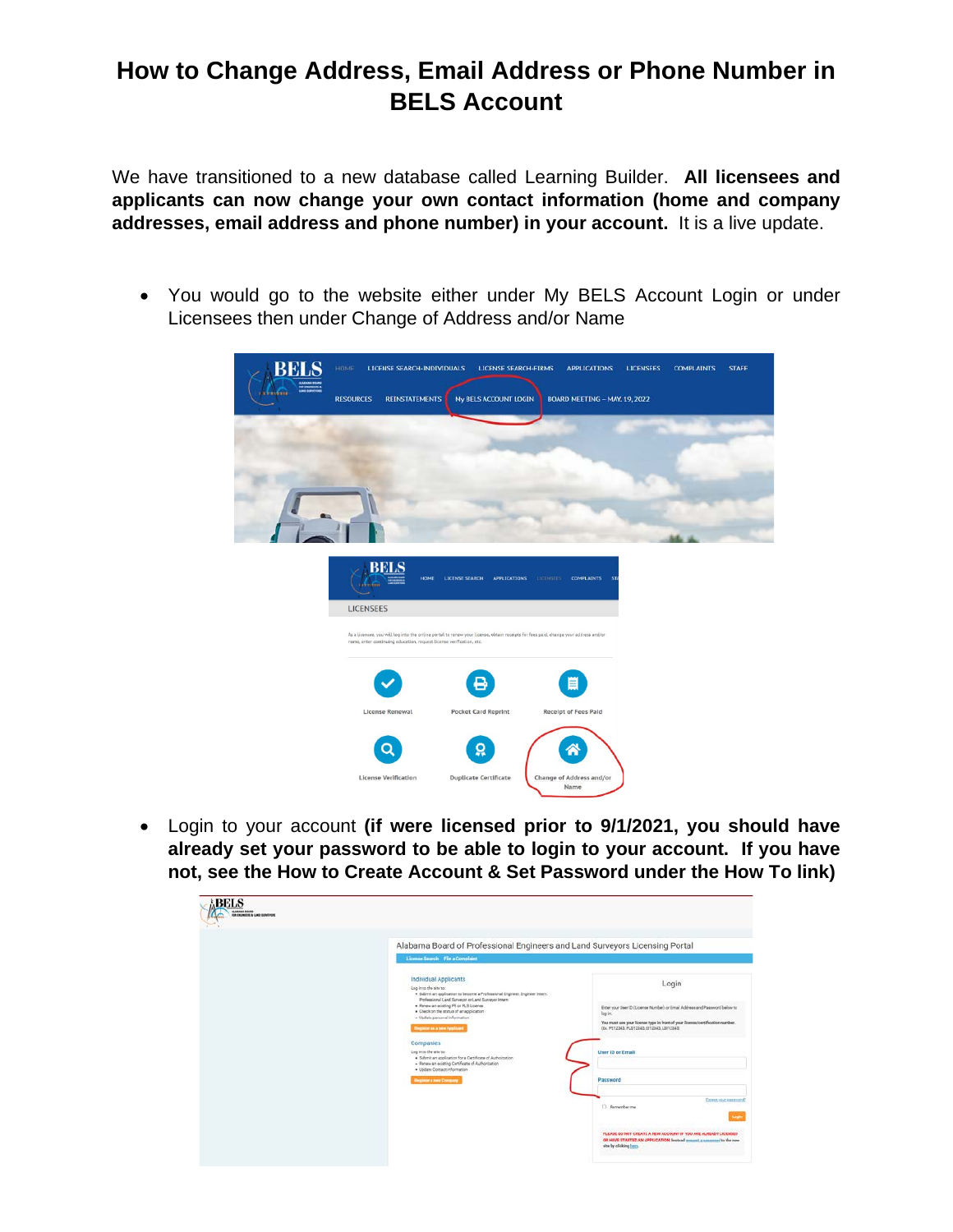• Hit to MyAccount (top right corner menu option)

| <b>ADLID</b><br>ALABAMA BOARD | FOR ENGINEERS & LAND SURVEYORS | Welcome John Doel : Tasky & My Account : Logout<br>10 |
|-------------------------------|--------------------------------|-------------------------------------------------------|
| <b>My Application</b>         |                                |                                                       |
|                               | Applications                   |                                                       |

# **Home Address**

• To change your home address, on the left side you will see Addresses. Hit the Pencil. Your company address will be changed in a different location. Do not add a company address in this section.

|                                         | Account Details E Applications E Tasks D Payment History Communications C Library P Change Password                                                                                                                                                                                     |                                                                                                                                                                                                                                                  |               | Complaints By Me |
|-----------------------------------------|-----------------------------------------------------------------------------------------------------------------------------------------------------------------------------------------------------------------------------------------------------------------------------------------|--------------------------------------------------------------------------------------------------------------------------------------------------------------------------------------------------------------------------------------------------|---------------|------------------|
| designating it as yo<br>sional Engineer | · Before beginning your application, you must provide some basic demographic data.<br>. You will then be able to update your contact information.<br>» During Registration, you provided your home address.<br>o You may also add additional phone numbers at which we may contact you. | o If you prefer to receive mail at another address, please add it now by adding it to your profile below and designating it as your Primary address.<br>· Please also add a work address, if you did not already add it as your primary address. |               |                  |
| Applicant                               | John T Doe Jr.                                                                                                                                                                                                                                                                          | Engineer Intern C Land Surveyor Intern C Professional Engineer                                                                                                                                                                                   |               |                  |
|                                         | P Change Password                                                                                                                                                                                                                                                                       | C Professional Land Surveyor C User                                                                                                                                                                                                              |               |                  |
| Applicant                               | <b>Primary Email:</b><br>(doe@fest.com)                                                                                                                                                                                                                                                 | Engineer Intern                                                                                                                                                                                                                                  | Applicant     |                  |
| Applicant                               | <b>Status</b>                                                                                                                                                                                                                                                                           | Land Surveyor Intern                                                                                                                                                                                                                             | Applicant     |                  |
| Applicant                               | Member Type:<br>Person<br><b>Include in Directory</b>                                                                                                                                                                                                                                   | Professional Engineer                                                                                                                                                                                                                            | Applicant     |                  |
|                                         | Do Not Make Contact Info Available                                                                                                                                                                                                                                                      |                                                                                                                                                                                                                                                  |               |                  |
| Active                                  | 図<br><b>Phone Numbers</b>                                                                                                                                                                                                                                                               | Professional Land Surveyor                                                                                                                                                                                                                       | Applicant     |                  |
|                                         | ŵ<br>Home Phone<br>(334) 242.5568                                                                                                                                                                                                                                                       | User                                                                                                                                                                                                                                             | <b>Active</b> |                  |
|                                         | $\mathbb{Z}^2$<br>Email Addresses                                                                                                                                                                                                                                                       |                                                                                                                                                                                                                                                  |               |                  |
|                                         | Primary<br>idoe@test.com<br>鱼食                                                                                                                                                                                                                                                          |                                                                                                                                                                                                                                                  |               |                  |
|                                         | Ø<br>Addresses                                                                                                                                                                                                                                                                          |                                                                                                                                                                                                                                                  |               |                  |
|                                         | <b>Business Address</b><br>515 Plantation Dr.<br>Richmond, VA 23227<br><b>United States</b>                                                                                                                                                                                             |                                                                                                                                                                                                                                                  |               |                  |
|                                         | <b>Home Address</b><br>500 Deer Ln.<br>Martinsville, VA 24112<br>United States                                                                                                                                                                                                          |                                                                                                                                                                                                                                                  |               |                  |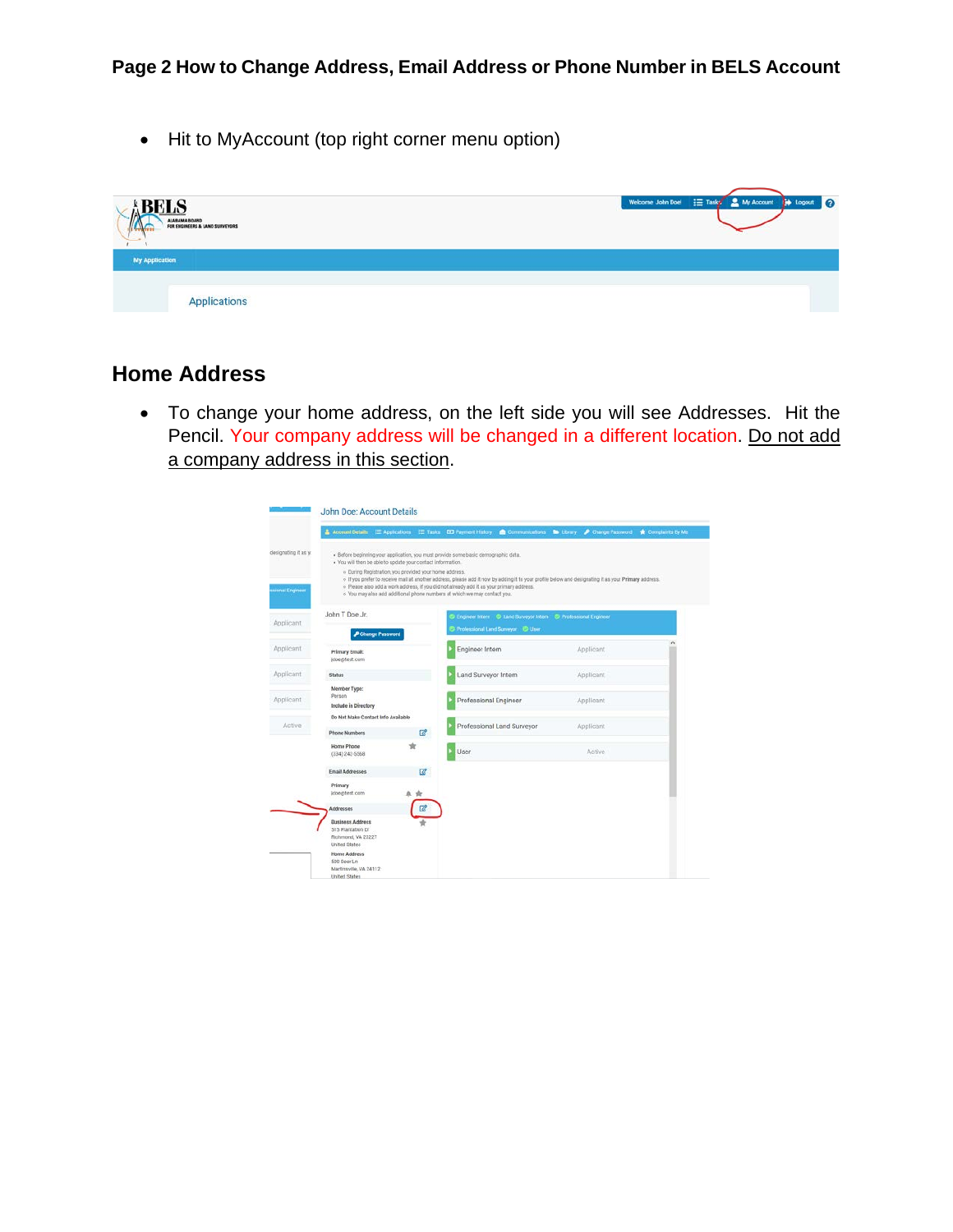#### **Page 3 How to Change Address, Email Address or Phone Number in BELS Account**

• You will select Home as the address type and enter the information (province is only for foreign addresses). Select your Primary Address by hitting the Star. **If the Board mails information to you, that is the only address it will be sent to.** You can only have 1 primary address. **Home addresses will not be posted on the website under License Search unless it is part of your company address.**

|                                     | Save Addresses       |
|-------------------------------------|----------------------|
| <b>Address Type</b><br>Home Address |                      |
| Line 1*:                            |                      |
| 515 Plantation Dr                   |                      |
| Line 2:                             |                      |
| Line 3:                             |                      |
| City*:                              |                      |
| Richmond                            |                      |
| State:                              |                      |
| VA                                  | Ÿ                    |
| Zip/Postal Code<br>23227            |                      |
| Country*:                           |                      |
| <b>United States</b>                | $\checkmark$         |
| <b>Province:</b>                    |                      |
|                                     |                      |
|                                     |                      |
| <b>Address Type</b>                 |                      |
| $\check{ }$<br>Home Address 2       | ☆ 血                  |
| Line 1*:                            |                      |
| 500 Deer Ln                         |                      |
|                                     |                      |
|                                     |                      |
| Line 2:                             |                      |
|                                     |                      |
| Line 3:                             |                      |
|                                     |                      |
| City*:                              |                      |
| Martinsville                        |                      |
| State:                              |                      |
| VA                                  | $\ddot{\phantom{1}}$ |
| Zip/Postal Code                     |                      |
| 24112                               |                      |
| Country*:                           |                      |
| <b>United States</b>                | $\checkmark$         |
| Province:                           |                      |
|                                     |                      |
|                                     |                      |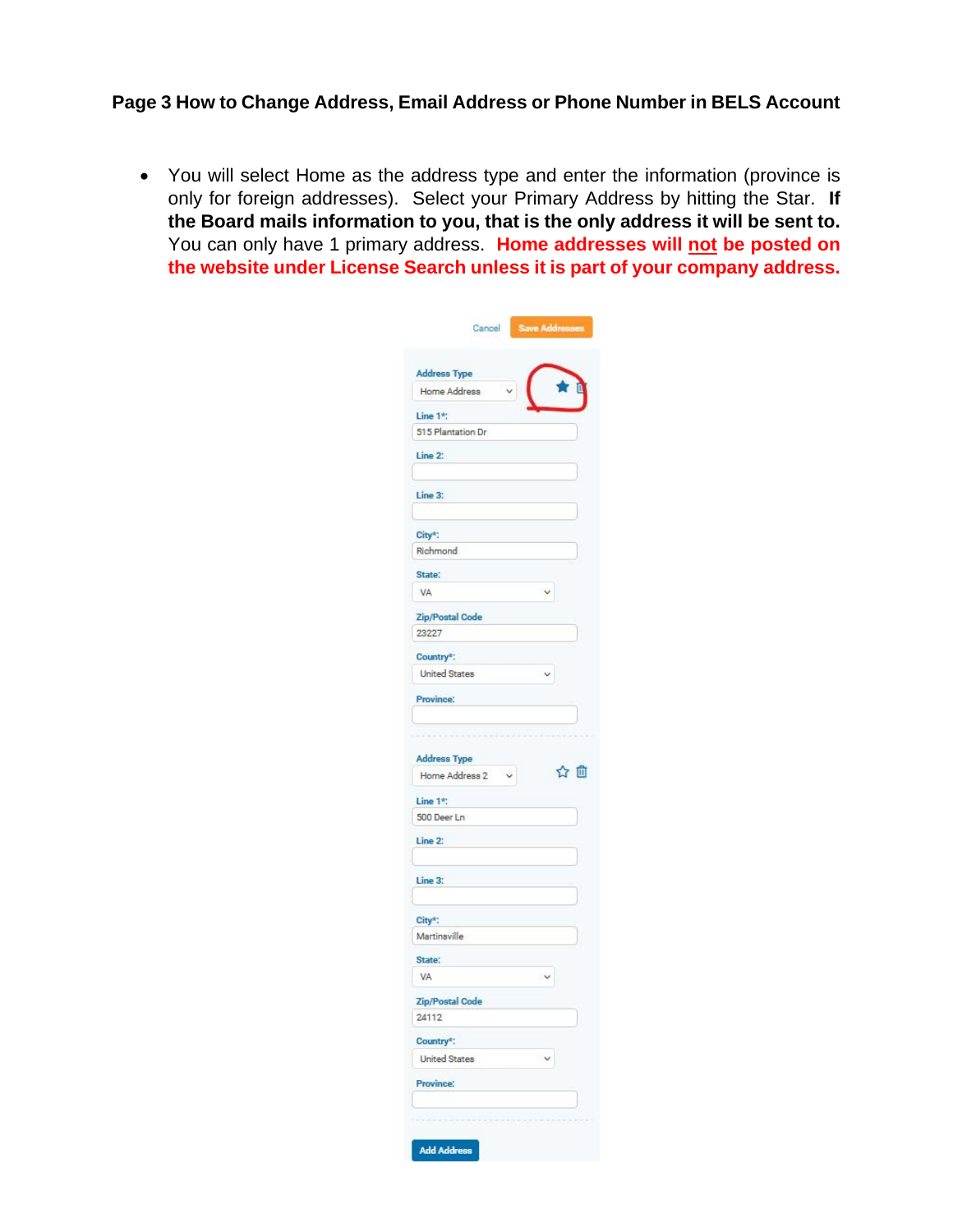#### **Page 4 How to Change Address, Email Address or Phone Number in BELS Account**

## **Current Employer & Work Address**

• To change your current employer and work address, in the center under your license type, you will see your current employer's name and current work address (you may have to scroll down to see it). Hit the Edit button. Make the change and Hit Save & Close. If you have an NCEES Account and want to include your account number in case it's needed in the future you can add it. It's not required.

| <b>Professional Engineer</b> | Applicant<br><b>Edit</b>                                |
|------------------------------|---------------------------------------------------------|
| <b>Credential Number</b>     | PE456789                                                |
| <b>Current Employer Name</b> | <b>Heuristic Solutions new4</b>                         |
| <b>Current Work Address</b>  | 1901 Fort Myer Dr Ste 1105, Arlington, VA<br>22209-1604 |
| <b>Initial Issue Date</b>    | 8/4/2021                                                |

| <b>Professional Engineer: Edit Role</b> |                                                      |                         |
|-----------------------------------------|------------------------------------------------------|-------------------------|
| <b>Role Status Alert:</b>               | <b>Role Status is Applicant</b>                      |                         |
| <b>Current Employer</b><br>Name:        | Heuristic Solutions new4                             |                         |
| <b>Current Work</b><br><b>Address:</b>  | 1901 Fort Myer Dr Ste 1105, Arlington, VA 22209-1604 |                         |
| <b>NCEES Account</b><br>Number:         | 123456                                               |                         |
|                                         | Cancel                                               | <b>Save &amp; Close</b> |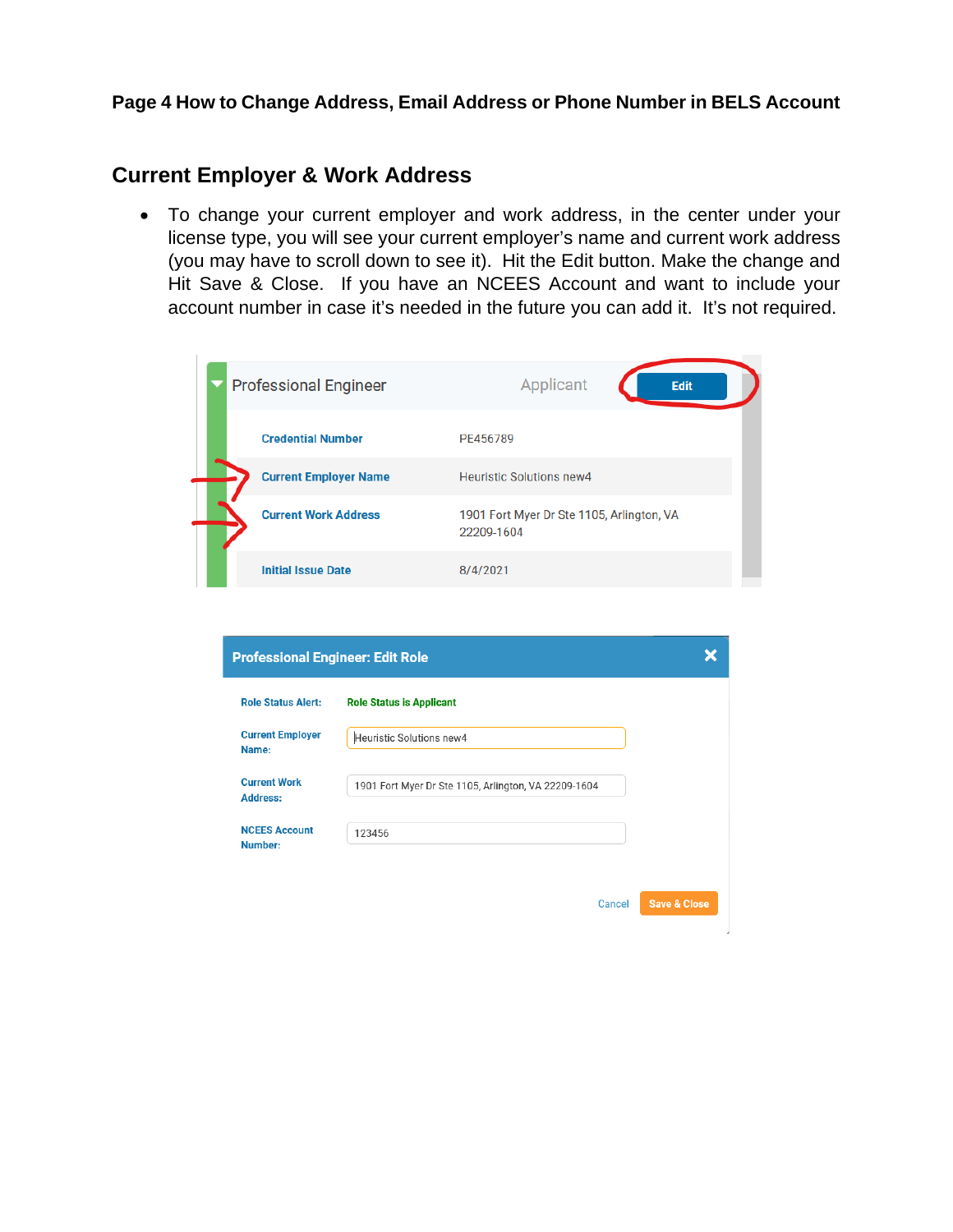## **Page 5 How to Change Address, Email Address or Phone Number in BELS Account**

# **Email Address**

• To change your email address, on the left side you will see Email Addresses. Hit the Pencil.

|                                                                                            |                                                             | Account Details E Applications E Tasks DD Payment History Communications C Ubrary P Change Password                                                                                                                                                                                                                          |                                                                  |           | Complaints By Me |
|--------------------------------------------------------------------------------------------|-------------------------------------------------------------|------------------------------------------------------------------------------------------------------------------------------------------------------------------------------------------------------------------------------------------------------------------------------------------------------------------------------|------------------------------------------------------------------|-----------|------------------|
|                                                                                            | . You will then be able to update your contact information. | · Before beginning your application, you must provide some basic demographic data.                                                                                                                                                                                                                                           |                                                                  |           |                  |
|                                                                                            | · During Registration, you provided your home address.      | o If you prefer to receive mail at another address, please add it now by adding it to your profile below and designating it as your Primary address.<br>. Please also add a work address, if you did not already add it as your primary address.<br>· You may also add additional phone numbers at which we may contact you. |                                                                  |           |                  |
| John T Doe Jr.                                                                             |                                                             |                                                                                                                                                                                                                                                                                                                              | C Engineer Intern C Land Surveyor Intern C Professional Engineer |           |                  |
|                                                                                            | P Change Password                                           | Professional Land Surveyor @ User                                                                                                                                                                                                                                                                                            |                                                                  |           |                  |
| <b>Primary Email:</b><br>jdoe@test.com                                                     |                                                             | Engineer Intern                                                                                                                                                                                                                                                                                                              |                                                                  | Applicant |                  |
| <b>Status</b>                                                                              |                                                             | Land Surveyor Intern                                                                                                                                                                                                                                                                                                         |                                                                  | Applicant |                  |
| Member Type:<br>Person<br>Include in Directory                                             |                                                             | Professional Engineer                                                                                                                                                                                                                                                                                                        |                                                                  | Applicant |                  |
|                                                                                            | Do Not Make Contact Info Available                          |                                                                                                                                                                                                                                                                                                                              | Professional Land Surveyor                                       | Applicant |                  |
| <b>Phone Numbers</b>                                                                       | $\mathbb{Z}^2$                                              |                                                                                                                                                                                                                                                                                                                              |                                                                  |           |                  |
| Home Phone<br>(334) 242-5568                                                               |                                                             | User                                                                                                                                                                                                                                                                                                                         |                                                                  | Active    |                  |
| <b>Email Addresses</b>                                                                     | 欧                                                           |                                                                                                                                                                                                                                                                                                                              |                                                                  |           |                  |
| Primary<br>doe@test.com                                                                    |                                                             |                                                                                                                                                                                                                                                                                                                              |                                                                  |           |                  |
| Addresses                                                                                  | 図                                                           |                                                                                                                                                                                                                                                                                                                              |                                                                  |           |                  |
| <b>Business Address</b><br>515 Plantation Dr<br>Richmond, VA 23227<br><b>United States</b> | ŵ                                                           |                                                                                                                                                                                                                                                                                                                              |                                                                  |           |                  |
| <b>Home Address</b><br>500 Deer Ln<br>Martinsville, VA 24112<br>Holted Phylan-             |                                                             |                                                                                                                                                                                                                                                                                                                              |                                                                  |           |                  |

• You can add as many email addresses as you like, but **the email address you have entered as your Primary Email Address will be the email you use when logging into your BELS account**. You can only have 1 primary email address.

| <b>Email Addresses</b>   |                             |
|--------------------------|-----------------------------|
| Cancel                   | <b>Save Email Addresses</b> |
| <b>Primary</b>           |                             |
| jdoe@test.com            |                             |
| <b>Add Email Address</b> |                             |
| Cancel                   | <b>Save Email Addresses</b> |